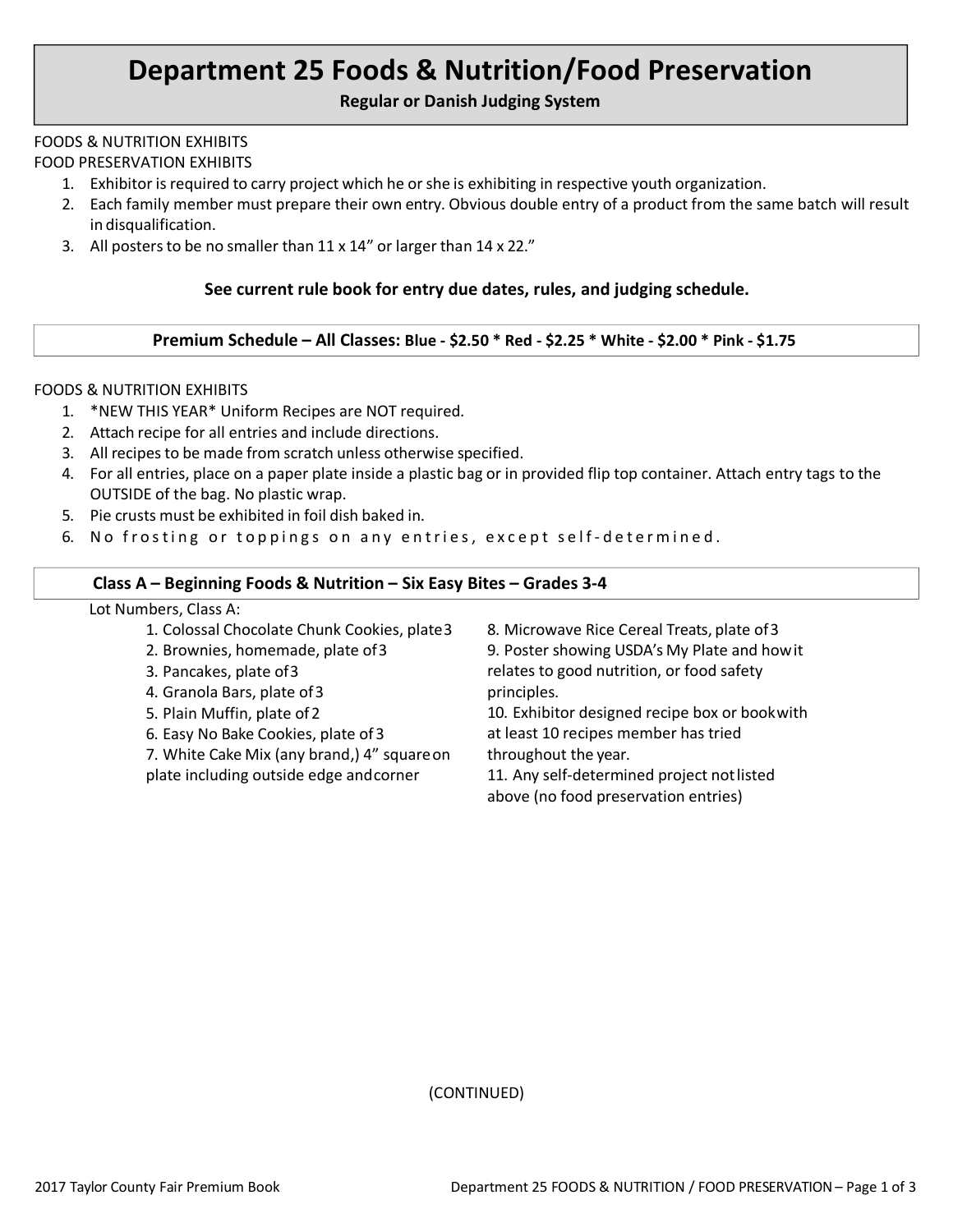#### **Class B – Advanced Beginners Foods & Nutrition – Tasty Tidbits – Grades 5-6**

#### Lot Numbers, Class B:

- 1. Chocolate Cake, homemade, 4" square on plate including outside edge andcorner
- 2. Peanut Butter Cookies, plate of3
- 3. Dried Banana Chips, bag of 10
- 4. Pretzels, plate of3
- 5. Oatmeal Sugar Cookies, plate of3
- 6. Baking Powder Biscuits, plate of3
- 7. Chocolate Chip Cookies, plate of3
- 8. Cornmeal Muffins, plate of2
- 9. Microwave Fudge Brownies, plate of 3

10. Whole Wheat Muffin, plate of 2

11. Yellow Cupcakes, plate of3

12. Poster on smart food purchasing, freezing foods, or comparing costs of convenience foods.

13. Exhibitor designed recipe box or bookwith at least 10 recipes member has tried throughout the year.

14. Any self-determined project not listed above (no food preservation entries)

#### **Class C – Intermediate Foods & Nutrition – You're The Chef – Grades 7-9**

#### Lot Numbers, Class C:

- 1. Banana Bread, 1/3 of loaf from oneend
- 2. Breadsticks, plate of  $3 6$
- 3. Carrot Cake, homemade, 4" square on plate including outside edge andcorner
- 4. White Bread, 1/3 of loaf from oneend
- 5. Refrigerator Cookies, plate of 3
- 6. Shortcake, ¼section
- 7. Gingersnap Cookies, plate of3
- 8. Quick Yeast Buns, plate of 3

9. Poster showing a food experiment conducted during project, preparing mealor low-fatmeals.

10. Exhibitor designed recipe box or bookwith at least 10 recipes member has tried throughout the year.

11. Any self-determined project notabove (no food preservation entries)

#### **Class D – Advanced Foods & Nutrition – Foodworks – Grades 10-12**

## Lot Numbers, Class D:

1. Pie Crust, in disposable aluminum pieplate 2. Beef Jerky 3. Rolled Sugar Cookies, plate of3 4. Yeast Cinnamon Rolls, own recipe, plate of3 5. Cream Puffs, no filling, own recipe, 2on plate 6. White Angel Food Cake, homemade,own recipe, 1/3 of cake 7. Bar, any variety, own recipe, plate of 3 8. Lemon Pound Cake, own recipe, 1/3 cake 11. Poster on any aspect of foodsafety, careers in the food industry, comparing costs of eating out vs. eating at home, or tips for microwave cooking. 12. Exhibitor designed recipe box or bookwith at least 10 recipes member has tried throughout the year. 13. Any quick breads, 1/3 of loaf from one end 14. Any self-determined project notabove (no food preservation entries)

9. Plain Spritz Cookies, own recipe, plate of3 10. Microwave One CrustPastry

(CONTINUED)